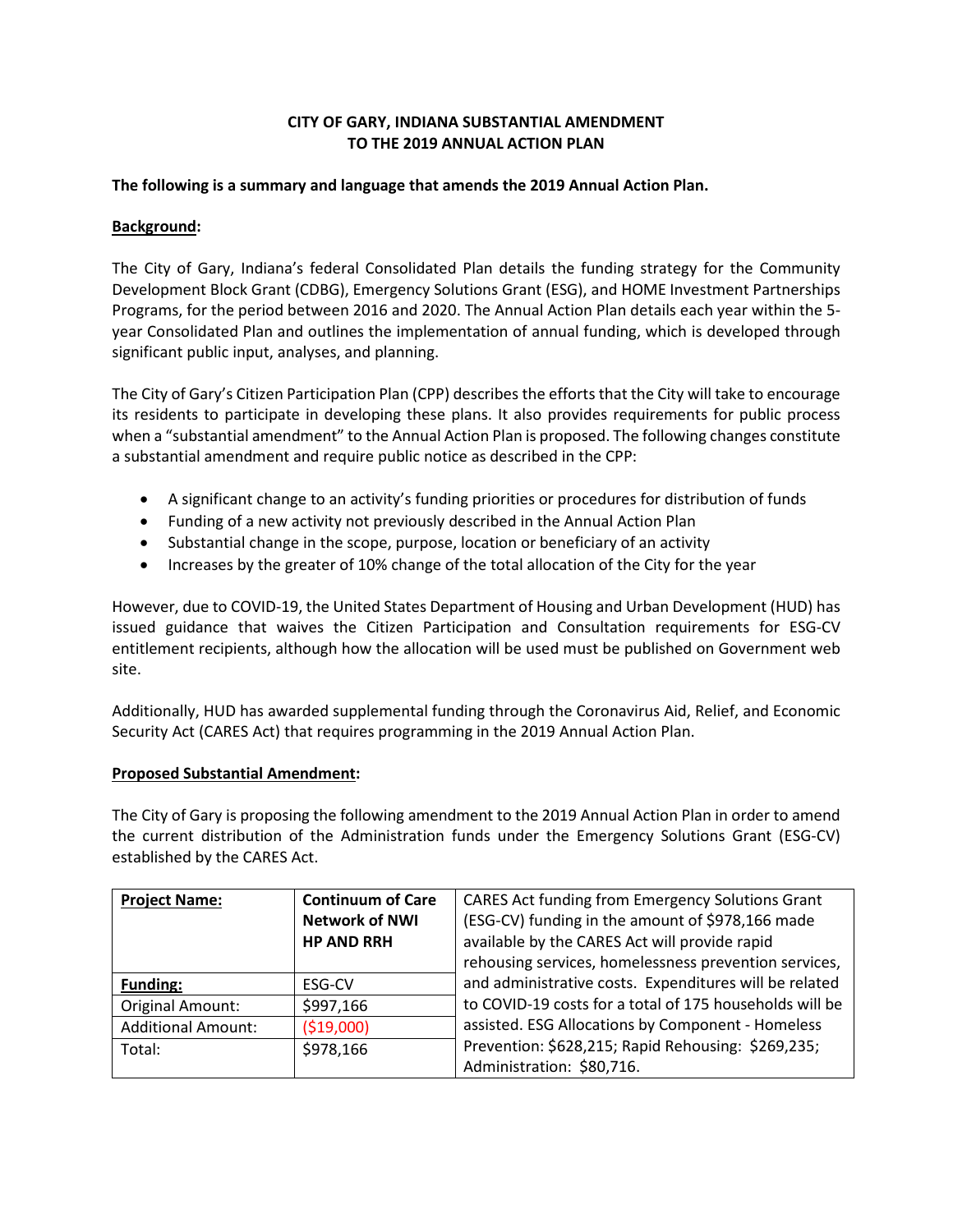| <b>Project Name:</b>      | <b>City of Gary</b> | CARES Act funding from Emergency Solutions Grant        |
|---------------------------|---------------------|---------------------------------------------------------|
|                           | Administration      | (ESG-CV) funding in the amount of \$19,000 made         |
|                           |                     | available by the CARES Act will provide funding for the |
| <b>Funding:</b>           | ESG-CV              | overall general management/oversight/coordination       |
| <b>Original Amount:</b>   | \$0                 | including (but not limited to), monitoring and related  |
| <b>Additional Amount:</b> | \$19,000            | costs of grantee staff or others engaged in program     |
| Total:                    | \$19,000            | management. ESG Allocations by Component:               |
|                           |                     | Administration: \$19,000.                               |

# **Analysis**

This proposal qualifies as a substantial amendment because it meets each criteria below:

- Substantial change in funding priorities or procedures for distribution of funds.
- Substantial change in the scope, purpose, location or beneficiary of an activity.

Changes to the 2019 Annual Action Plan are primarily a result of:

- 1. The reduction in the amount of \$19,000 of the total amount awarded to the Continuum of Care of NWI from \$997,166 to \$978,166. The reduction applies to the Administrative costs originally at \$99,716 and now reduced by \$19,000 to \$80,716.
- 2. The re-distribution of \$19,000 in Emergency Solutions Grant (ESG-CV) administrative funds from the Continuum of Care Network to the City of Gary.